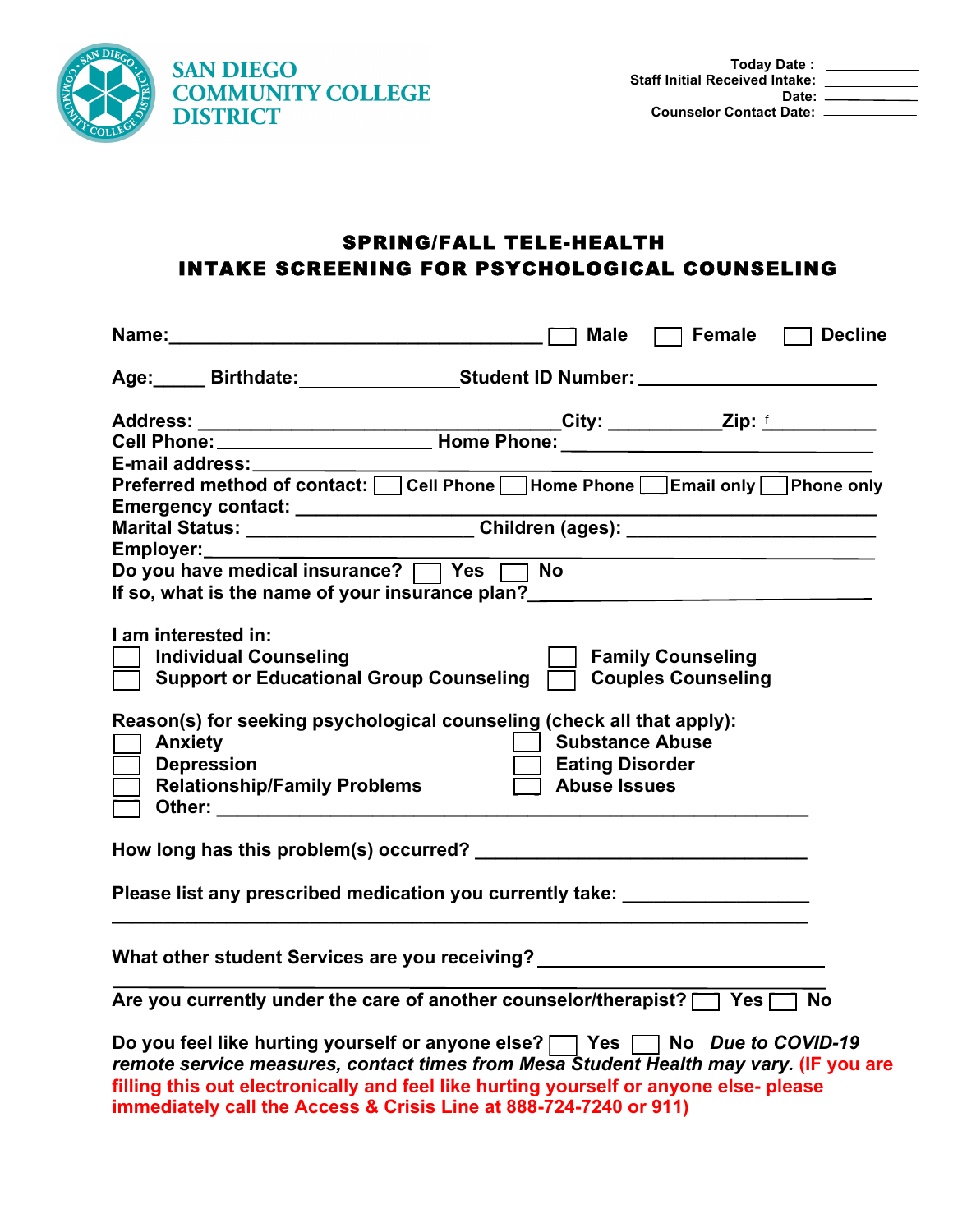|                                                                                                                                                                                                                                                               | Today Date: <u>__________</u><br><b>Staff Initial Received Intake:</b><br>Date: $\qquad \qquad$<br>Counselor Contact Date: ____________ |  |  |  |  |
|---------------------------------------------------------------------------------------------------------------------------------------------------------------------------------------------------------------------------------------------------------------|-----------------------------------------------------------------------------------------------------------------------------------------|--|--|--|--|
| Is your current problem affecting your academic performance? $\Box$ Yes $\Box$ No                                                                                                                                                                             |                                                                                                                                         |  |  |  |  |
| Are you in Crisis today? $\Box$ Yes $\Box$ No Due to COVID-19 remote service measures,<br>contact times from Mesa Student Health may vary. (IF you are filling this out<br>electronically- please immediately call the Access & Crisis line at 888-724-7240.) |                                                                                                                                         |  |  |  |  |
|                                                                                                                                                                                                                                                               | Rev7/30/2019                                                                                                                            |  |  |  |  |
| Name:                                                                                                                                                                                                                                                         | <b>Student ID Number:</b>                                                                                                               |  |  |  |  |
| Please provide the following information for statistical purposes:                                                                                                                                                                                            |                                                                                                                                         |  |  |  |  |

**Ethnicity:** 

**[ ] Native American/Alaska [ ] Hawaiian** 

Caucasian **in Exercise Exercise Political Asian/P.Islander**<br>■ **African American [ ] Hispanic/Latino [ ] African American Middle Eastern I** Other **[ ] Mixed (check all that apply)** 

Do you have a member in your family with a mental health illness?  $\Box$  Yes  $\Box$  No

**Please "X" in all available times below:** 

|                    | Mon | <b>Tues</b> | <b>Weds</b> | <b>Thurs</b> | Fri |
|--------------------|-----|-------------|-------------|--------------|-----|
| 8:00am             |     |             |             |              |     |
| 9:00am             |     |             |             |              |     |
| 10:00am            |     |             |             |              |     |
| 11:00am            |     |             |             |              |     |
|                    |     |             |             |              |     |
| 12:00pm            |     |             |             |              |     |
| 1:00 <sub>pm</sub> |     |             |             |              |     |
| 2:00pm             |     |             |             |              |     |
| 3:00pm             |     |             |             |              |     |
| 4:00pm             |     |             |             |              |     |
| 5:00pm             |     |             |             |              |     |
|                    |     |             |             |              |     |